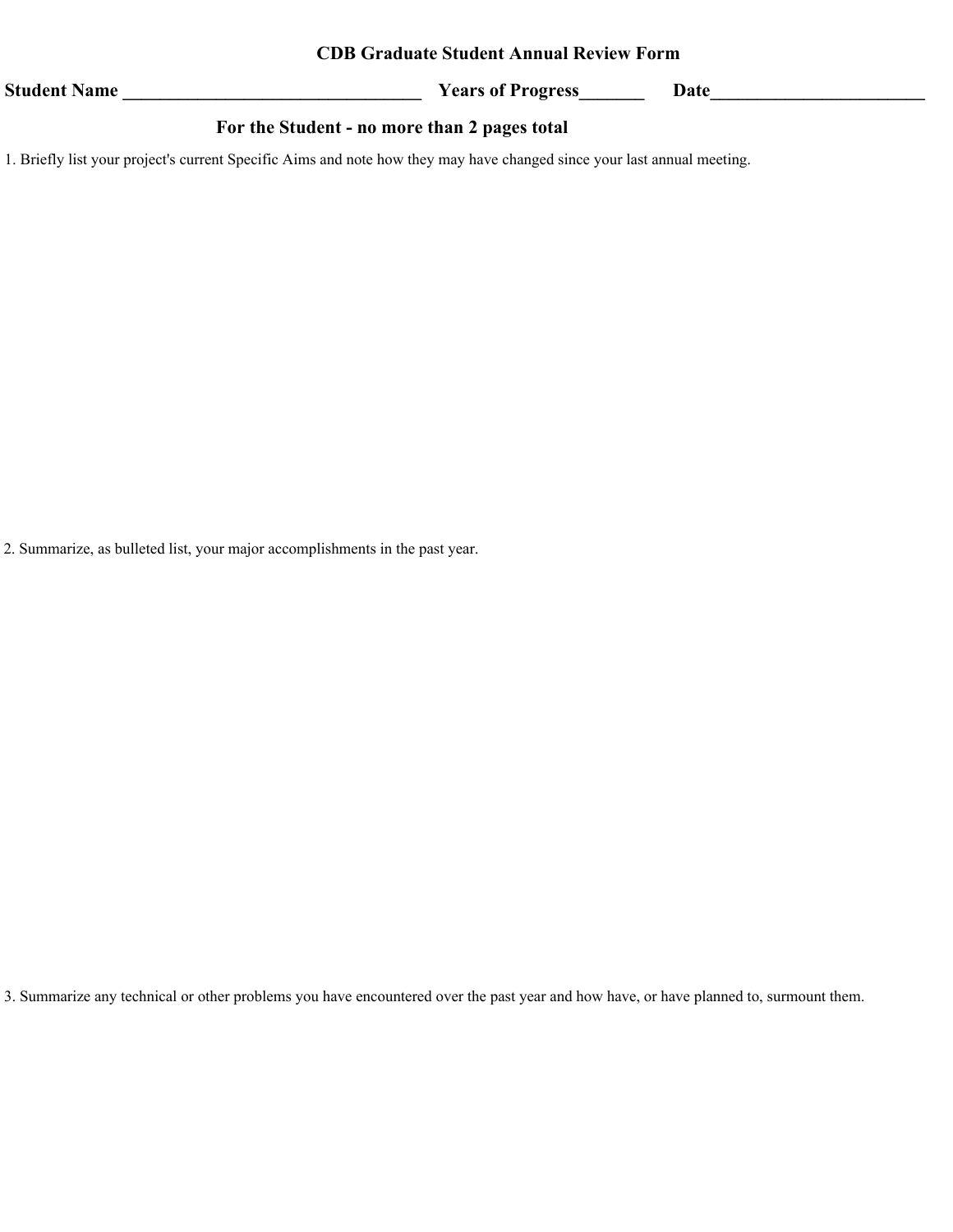4. Summarize your plans for the next year.

5. List any manuscripts published, in preparation or planned for the next year.

6. Do you have plans to attend a national conference this year? If yes, which one?

7.What is your anticipated DEFENSE date?

Month/Year

8.Thesis DEPOSITED to the GRADUATE College By: **(Check one and fill in the year)** 

 $\ddot{\phantom{a}}$ 

mid-Nov 20 mid-July 20 mid-April 20

Please sign and date at the end of this form (below Advisor section)

Yes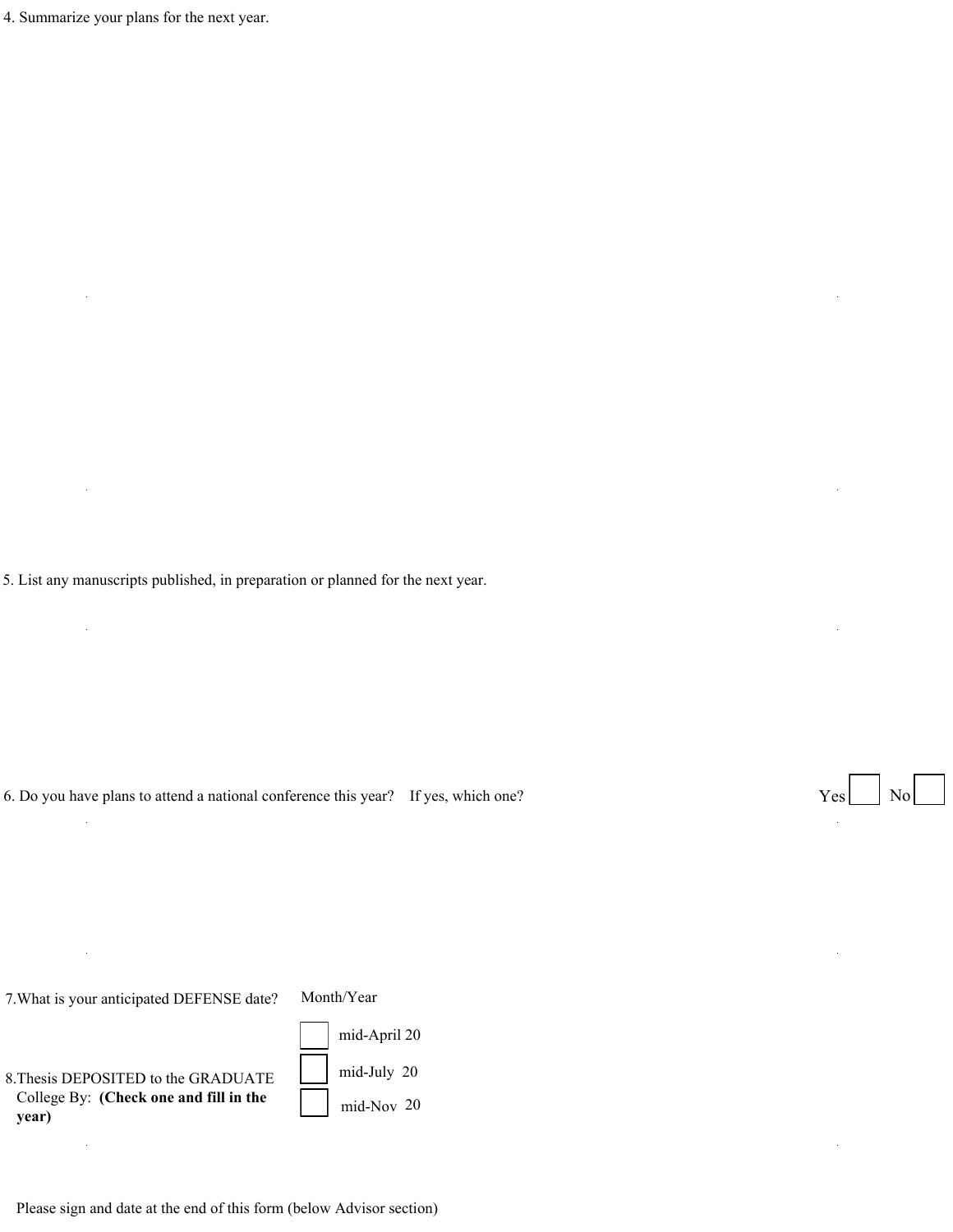## **For the Advisor**

- No Yes No 1. Do you agree with the plans and progress listed by the student? 2. Can you identify important issues that were not address by the student? If yes, please explain.
- 3. In your opinion, has student made satisfactory progress in the past year?

 $Yes \nvert No \nvert$ 

4. What are the student's particular strengths?

5. How might the student's performance be improved?

6. How might the student obtain the tools he or she needs for improvement?